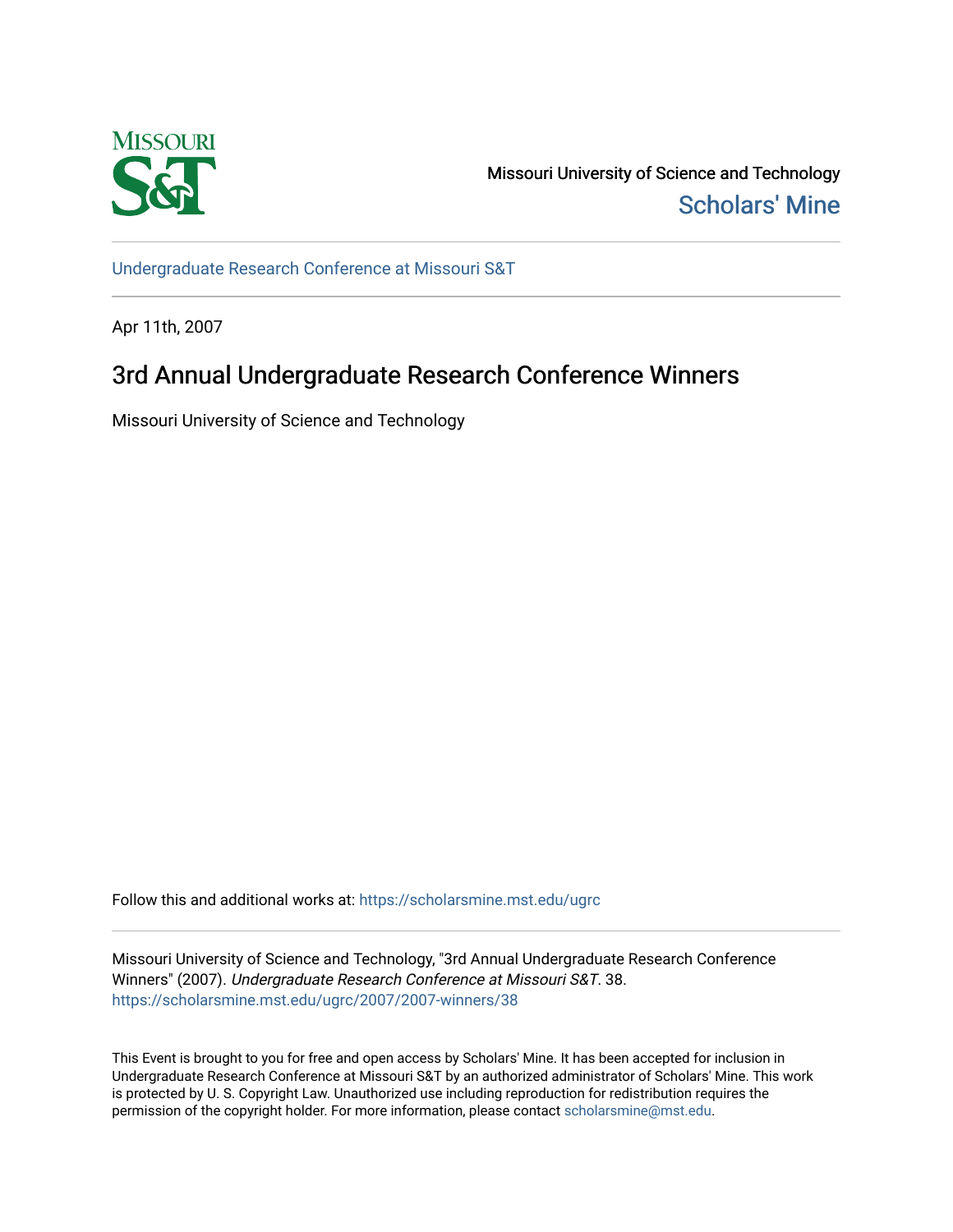# **UMR Undergraduate Research Conference Awards Ceremony, April 11, 2007**

# **Oral Session Awards**

# **Engineering Oral Session:**

**3rd Place**- Terry Yu – Mining & Nuclear Engineering – *Prototype Computer Based Procedure Implementation at University of Missouri-Rolla Reactor*, Dr. Shoaib Usman

**2nd Place-** Mahsa Dornajafi – Electrical and Computer Engineering – *Performance of a Quaternary Logic Design*, Dr. Steve Watkins

**1st Place**- Lisa Smith – Electrical & Computer Engineering – *Comparison of Particle Swarm Optimization and Greedy Search for Collective Robotic Search in a Complex Environment*, Dr. G. K. Venayagamoorthy

#### **Humanities/Social Sciences Oral Session:**

**1st Place**- Rob Huerta & Adam Helton – Psychology – *Non-cognitive Predictors of Students' Achievement*, Dr. James Martin

## **Natural Sciences Oral Session:**

**3rd Place**- Matthew Austin – Computer Science – *Stochastic Sequential Dynamical Systems,* Dr. Mayur Thakur

**2nd Place**- Katherine Stockstill – Biological Sciences – *Cytokinesis Defects in Budding Yeast*, Dr. Katie Shannon

**1st Place-** Michael Hoffman - Physics Department - *Directing Gamma-rays with Quantum Dots*, Dr. Massimo Bertino & Dr. Ralph Alexander

#### **Management & Information Systems Oral Session:**

**1st Place-** Benjamin Stauffer – Computer Science – *SonicData: An Open-Source Instrumental Data Acquisition Program*, Dr. Bruce McMillin, Mr. Joseph A. Counsil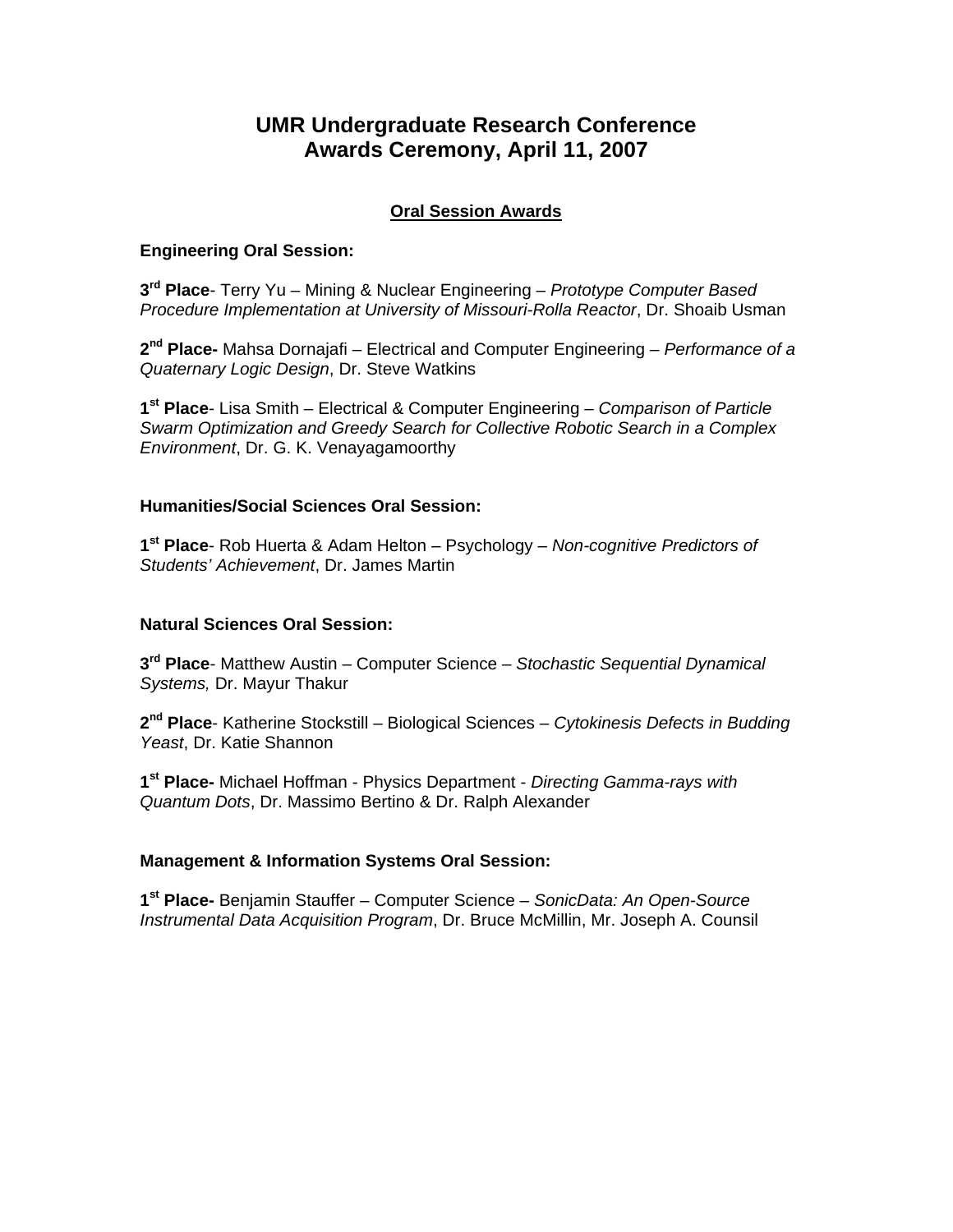## **Poster Session Awards**

#### **Engineering Poster Session:**

**3rd Place**- Ashlee Abbott – Materials Science and Engineering – *Rapid Freeze Spraying of Graded Laminar Composites*, Dr. Fatih Dogan

**2nd Place-** Nathaniel Wilke – Mechanical and Aerospace Engineering *– Dynamic thin film measurement data analysis method*, Dr James Drallmeier

**1st Place-** Josh Eads – Computer Science – *Self-Adaptive Semi-Autonomous Democratic Parent Selection*, Dr. Daniel Tauritz

#### **Humanities/Social Sciences Poster Session:**

**3rd Place**- Donald Joseph Mueller – Psychology – *Using Personality Scores to Predict GPA*, Dr. James Martin

**2nd Place-** Stuart Salvador – Mechanical & Aerospace Engineering – *The Sutro Tunnel: An engineering feat in the West, a global legacy*, Dr. Diana Ahmad

**1st Place-** Natalie Shanklin – Psychology – *Parental Trust and Links to Adult Relationships*, Dr. Julie A. Patock-Peckham **Natural Sciences Poster Session:** 

**3rd Place**- Mark Herrera – Physics – *The Slow Light Effect in Dual-Periodic Photonic Crystals*, Dr. Alexey Yamilov, Physics

**2nd Place-** Lauren Rich – Physics – *Quantum Dot Photolithography*, Dr. Massimo Bertino, Physics

**1st Place-** Wesley Glick – Biological Sciences – *Assessment of in vivo bone formation using porous, glass scaffolds seeded with mesenchymal stem cells*, Dr. Roger Brown, Biological Sciences

#### **Management & Information Systems Poster Session:**

**3rd Place-** Kristen Duvall –Business Administration – *Feasibility of Opening a Coffee and Tea House in Rolla, Missouri*, Dr. Bih-Ru Lea

**2nd Place**- Dan Nieters & David Trupiano – Electrical & Computer Engineering – *Computer Network Attack, Defense, and Forensics in Two Scenarios*, Dr. Ann Miller

**1st Place-** Ryan Andrews with Duane Alexander, Mitchell Diebold, & Ariel Hernandez – Computer Science – *Innovative Secure eVoting System*, Dr. Tom Sager, Dr. Waleed Al-Assadi, & Matt Buechler.